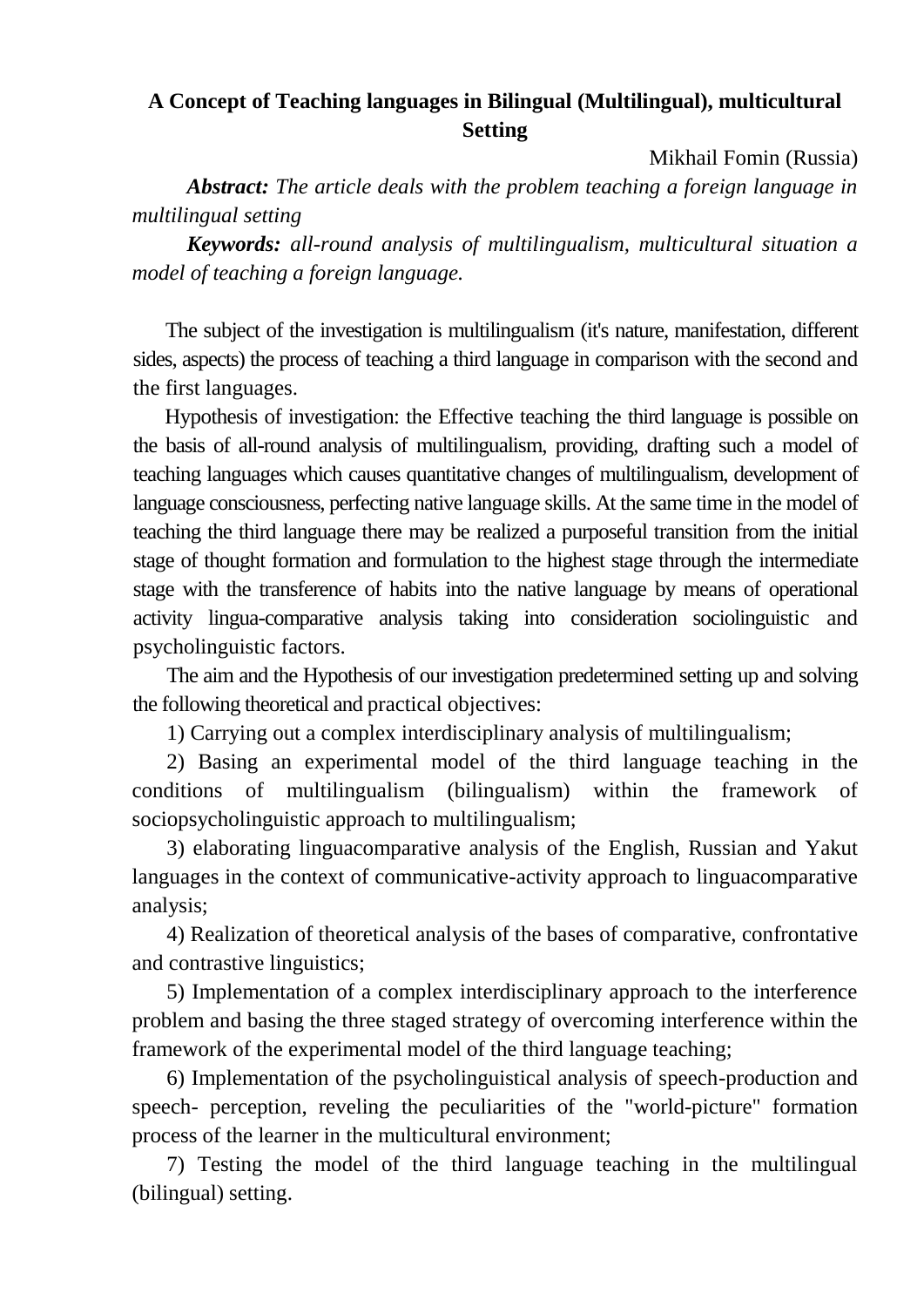Scientific novelty (newness):

a) For the first time multilingualism is presented as multilateral interdisciplinary problem (phenomenon) in the investigation of which each discipline reveals its own specific aspect a new concept of multilingualism;

b) For the first time multilevel, multilateral lingua comparative analysis on the operational-activity basis is carried out. As a subject of this analysis are regarded means and ways of thought formation and formulation in the target language. The analysis also combines the aspect-level principle of analysis with the operationalactivity one. This factor may be taken into consideration when teaching the native language.

c) An experimental model of the third language teaching in bilingual environment has been elaborated and tested in practice, in which thought formation and formulation in the third language are being carried in comparison with the native tongue in respect of it s skill perfection;

d) The model in question may be realized in different variants: on the one hand it may be used not only in teaching the third (foreign) language in bilingual environment, but also in teaching the second (Russian) language in the Yakut language School, in teaching the Yakut Language in the Russian School. On the other hand the model may be used varietively in kindergartens, schools and higher educational establishments.

e) The model of teaching provides purposeful overcoming interference at all the three stages of multilingualism (bilingualism) by means of step-by-step qualitative changes of thought formation and formulation in the target language. In this process one can observe qualitative changes of the level of multilingualism (bilingualism) as well as the transference of habits from the third language to the first and second languages.

f) A qualitatively new type of lingua comparative analysis within the framework of the communicative-activity approach, combining aspect-level principles of analysis with the operational-activity principle has been presented in the investigation. In this case language is regarded as a mean; speech is regarded as a way of formation and formulation of thought. Thought in it's turn is regarded as a subject of Speech Activity. Such an approach is adequate to the demands of functional-communicative principle of teaching a language.

The main theses of investigation are the following:

1) Multiculturalism is presented as a kind of continuum where one can single out three main stages on the basis of thought formation and formulation correlation: a) formation and formulation of thought by means of the native tongue with further translation of the utterance into the target language - the initial stage; b) formation and formulation of thought by means of the native language with further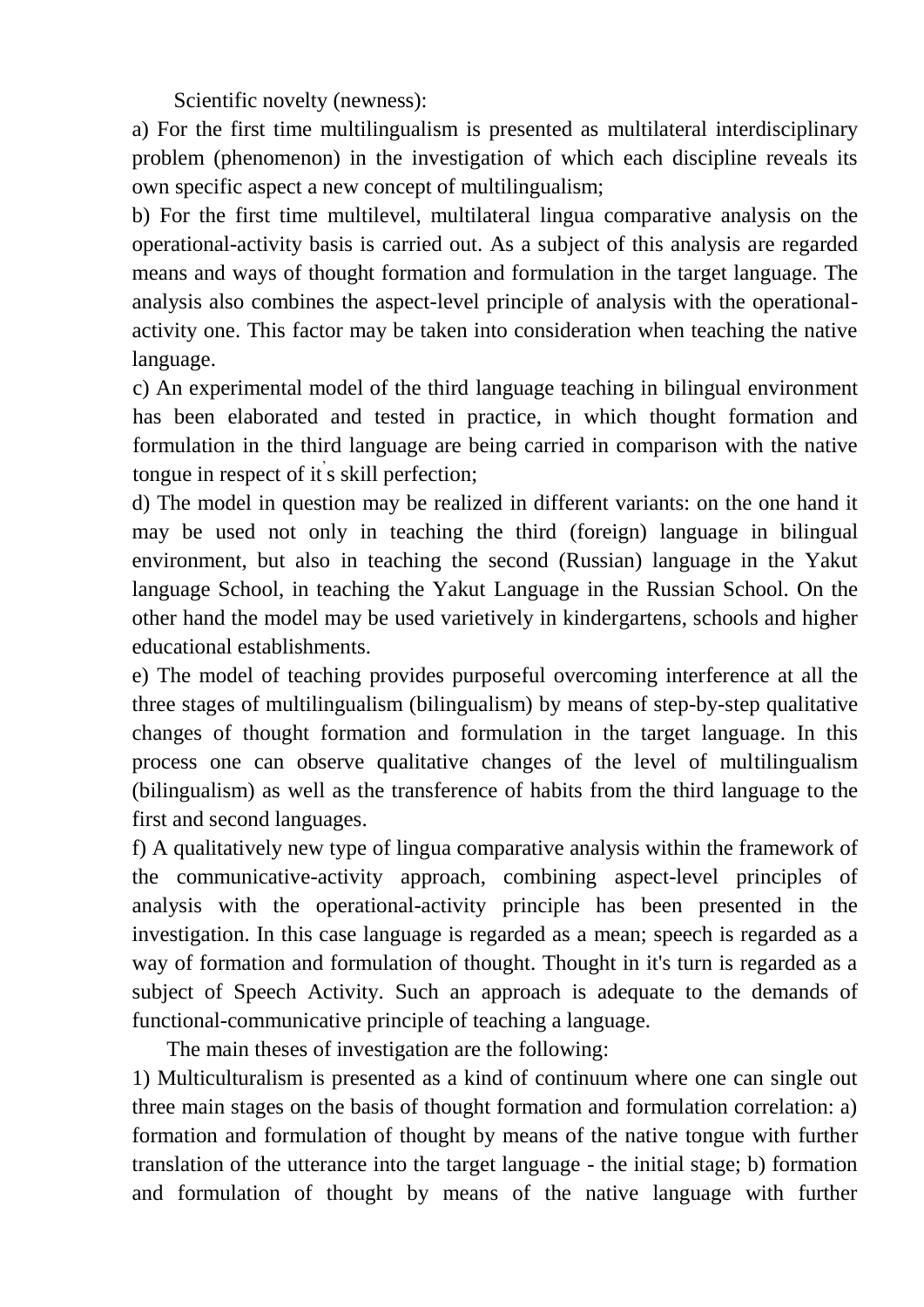formulation of it by means of the target language - the intermediate stage; c) formation and formulation of thought straight of by means the target language - the stage of genuine bilingualism.

## *Analysis of the results among subordinate bilinguals:*

l) The effectiveness of phonetic habits development of the school experimental groups is higher than that of the control groups (% of quality marks): 85,8% against 58,1%; in the university experimental groups is higher than that of the control groups: 89,2% against 64,9%;

2) The effectiveness of vocabulary-grammar habits developments in the school experimental groups is higher than that of the control groups: 88,9% against 65,4%.

3) The effectiveness of auditory comprehension-speaking skills in the school experimental groups is higher than that of the control groups: 79,9% against 55,1%; in the university experimental groups is higher than that of the control groups: 81,2% against 58,1%.

4) The effectiveness of reading skills development in the school experimental groups is higher than that of the control groups: 84,6% against 61,2%; in the university experimental groups is higher than that of in the control groups: 79,5% against 56,1%.

## *Analysis of the results among coordinate bilinguals:*

1). The effectiveness of phonetic habits development in the school experimental groups is higher than that of the control groups: 91,4% against 65,3%; in the university experimental groups is higher than that of the control groups: 94,3% against 72,2%.

2). The effectiveness of vocabulary-grammar habits development in the school experimental groups is higher than that of the control groups: 90,5% against 67,3%; in the university experimental groups is higher than that of the control groups: 96,3% against 72,2%.

3) The effectiveness of auditory comprehension-speaking skills development in the school experimental groups is higher than that of the control groups: 88,2% against 61,5% ; in the university experimental groups is higher than that of the control groups: 88,7% against 63,5%.

4) The effectiveness of reading skills development of the school experimental groups is higher than that of the control groups: 89,5% against 65,3%; in the university experimental groups is higher than that of the control groups: 83,4% against 60,1%.

Before starting our experimental educational work at school and university it was necessary to design the on-site experimental model of teaching English in nonnative setting on the basis of the Speech Activity theory by I .A. Zimnyaya. We